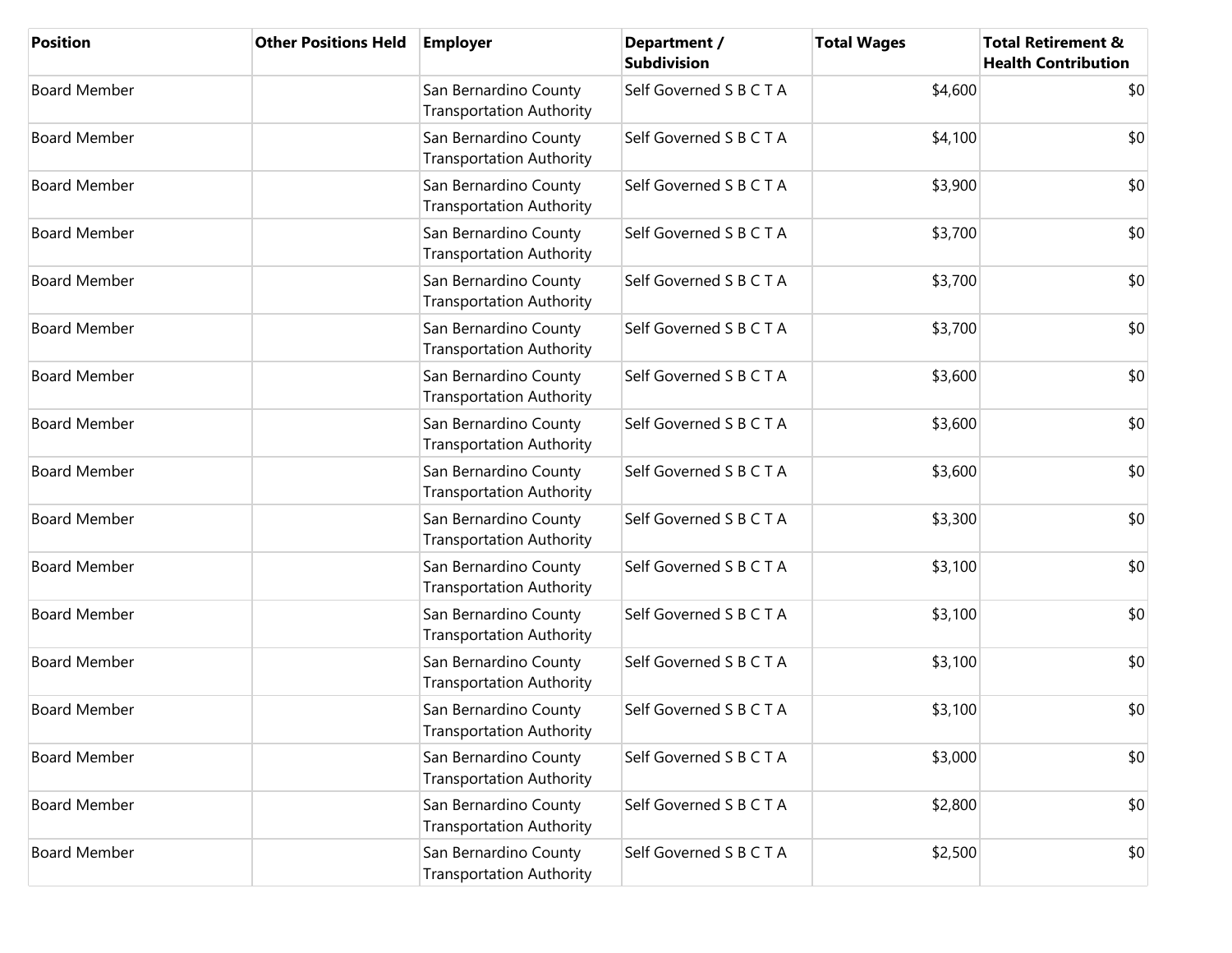| <b>Board Member</b> | San Bernardino County<br><b>Transportation Authority</b> | Self Governed S B C T A | \$2,400 | \$0 |
|---------------------|----------------------------------------------------------|-------------------------|---------|-----|
| <b>Board Member</b> | San Bernardino County<br><b>Transportation Authority</b> | Self Governed S B C T A | \$2,400 | \$0 |
| <b>Board Member</b> | San Bernardino County<br><b>Transportation Authority</b> | Self Governed S B C T A | \$2,300 | \$0 |
| <b>Board Member</b> | San Bernardino County<br><b>Transportation Authority</b> | Self Governed S B C T A | \$2,300 | \$0 |
| <b>Board Member</b> | San Bernardino County<br><b>Transportation Authority</b> | Self Governed S B C T A | \$2,200 | \$0 |
| <b>Board Member</b> | San Bernardino County<br><b>Transportation Authority</b> | Self Governed S B C T A | \$2,100 | \$0 |
| <b>Board Member</b> | San Bernardino County<br><b>Transportation Authority</b> | Self Governed S B C T A | \$2,000 | \$0 |
| <b>Board Member</b> | San Bernardino County<br><b>Transportation Authority</b> | Self Governed S B C T A | \$2,000 | \$0 |
| <b>Board Member</b> | San Bernardino County<br><b>Transportation Authority</b> | Self Governed S B C T A | \$1,900 | \$0 |
| <b>Board Member</b> | San Bernardino County<br><b>Transportation Authority</b> | Self Governed S B C T A | \$1,600 | \$0 |
| <b>Board Member</b> | San Bernardino County<br><b>Transportation Authority</b> | Self Governed S B C T A | \$1,500 | \$0 |
| <b>Board Member</b> | San Bernardino County<br><b>Transportation Authority</b> | Self Governed S B C T A | \$1,100 | \$0 |
| <b>Board Member</b> | San Bernardino County<br><b>Transportation Authority</b> | Self Governed S B C T A | \$1,000 | \$0 |
| <b>Board Member</b> | San Bernardino County<br><b>Transportation Authority</b> | Self Governed S B C T A | \$900   | \$0 |
| <b>Board Member</b> | San Bernardino County<br><b>Transportation Authority</b> | Self Governed S B C T A | \$400   | \$0 |
| <b>Board Member</b> | San Bernardino County<br><b>Transportation Authority</b> | Self Governed S B C T A | \$400   | \$0 |
| <b>Board Member</b> | San Bernardino County<br><b>Transportation Authority</b> | Self Governed S B C T A | \$200   | \$0 |
| <b>Board Member</b> | San Bernardino County<br><b>Transportation Authority</b> | Self Governed S B C T A | \$200   | \$0 |